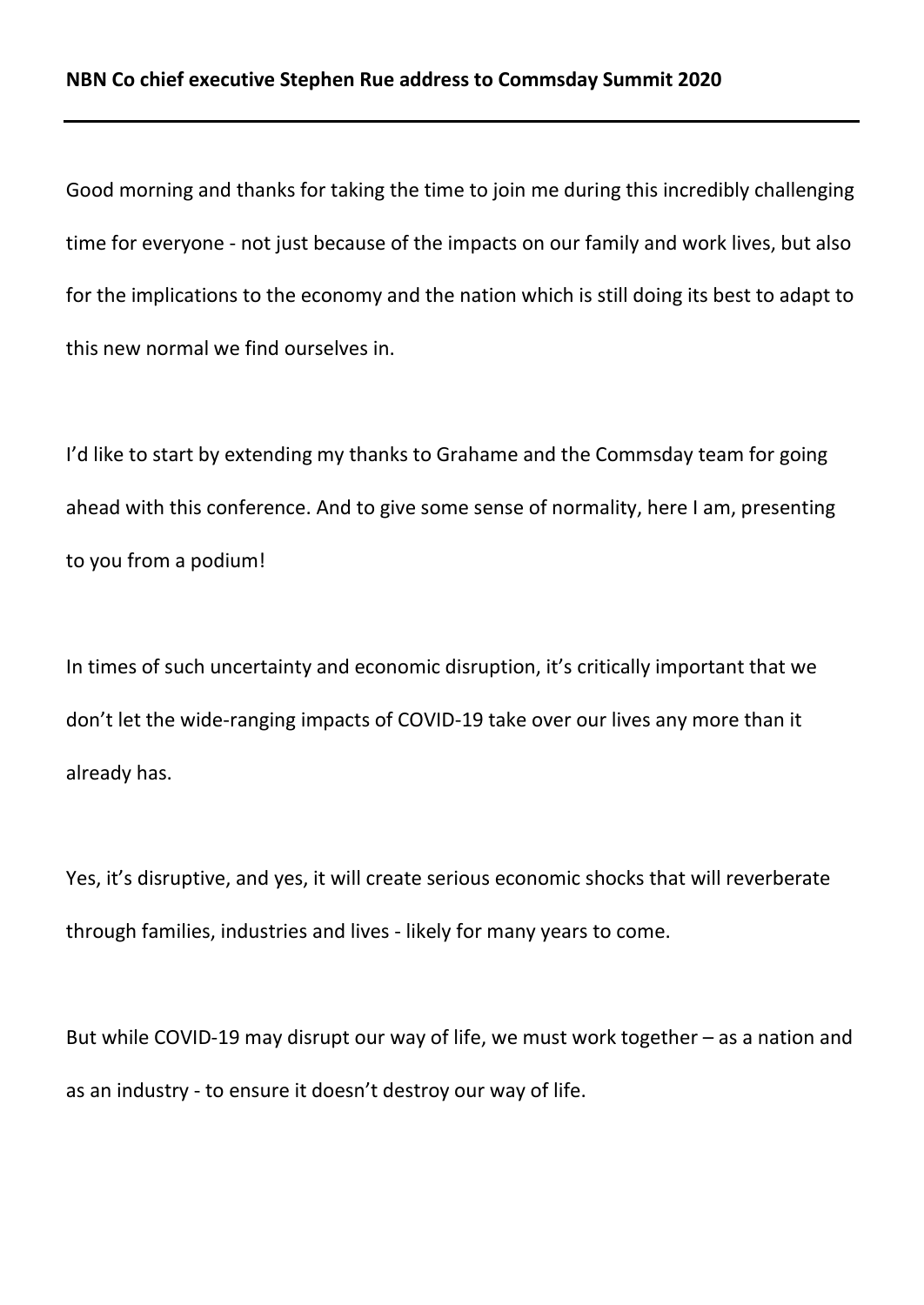As important as it is to respond to the crisis facing us, I believe it is just as important to continue normal business operations where possible. So, again I would like to commend Commsday for forging ahead with this.

This whole industry is working incredibly hard right now to ensure that all Australians stay connected with their friends and loves ones, that businesses continue to operate as best they can, and that school children continue to access the vital tools, resources and lessons that they need to further their education.

While we may not be on the frontline fighting this virus and helping to save lives as Australia's selfless healthcare workers are, there is no question that telecommunications is playing an absolutely vital role in keeping the nation connected through these difficult times.

This is a point we should not understate.

Never before has the nation needed the telecommunications industry as it does today. And never before has the nation needed nbn as it does today.

Many countries around the world will be facing this crisis without the secure, resilient and fast broadband that nbn brings to homes, businesses and schools.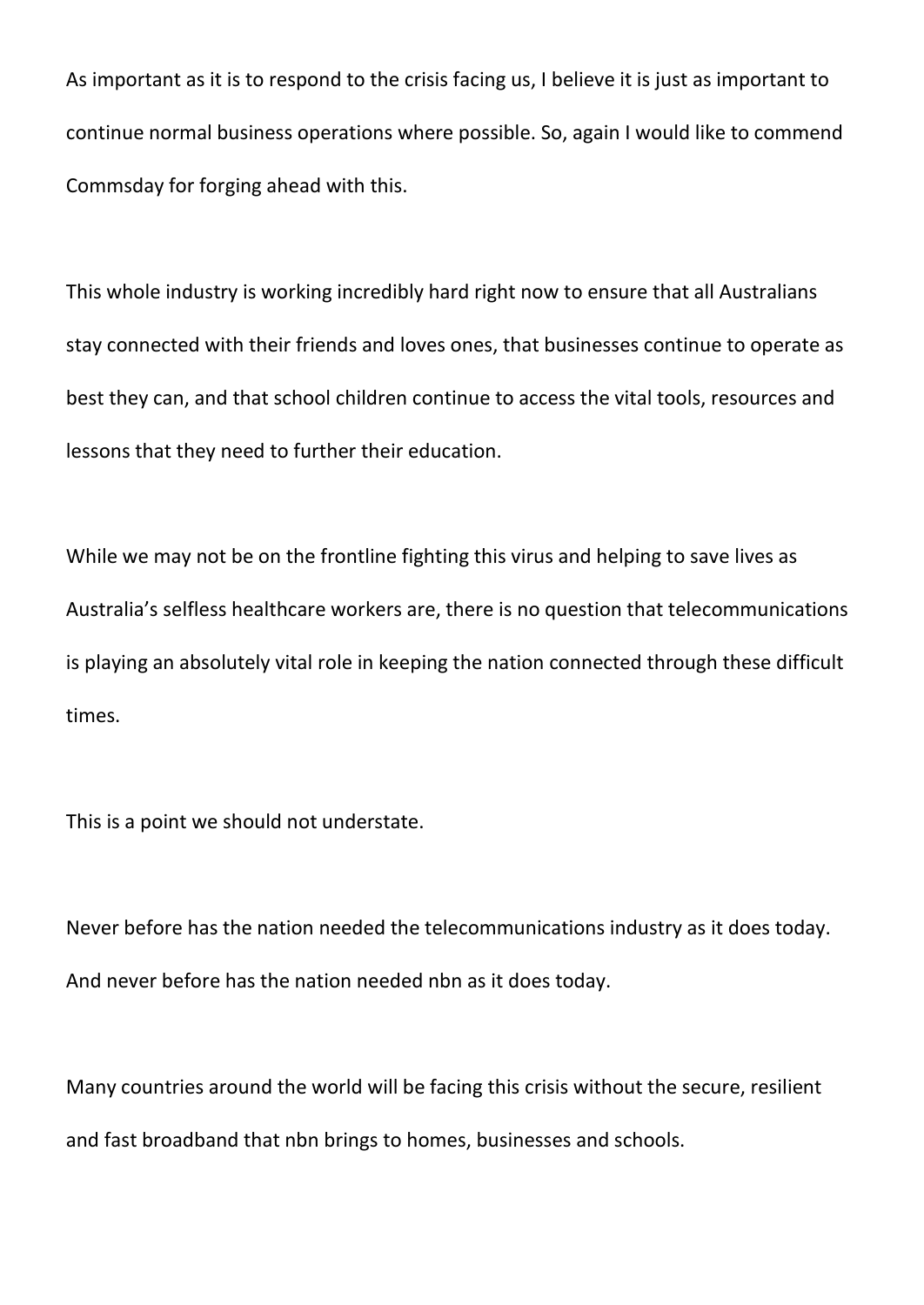Indeed, had this crisis struck ten years ago, when the vast majority of the nation was stuck on a blend of old ADSL and dial-up connections, we as a nation would have been in an unthinkable position right now.

Instead, thanks in large part to the foresight of past and present governments, we have an nbn network that is more than 95 per cent complete; a network that has helped lift the digital capability of the nation and given millions of homes and businesses access to fast and reliable broadband services. I have never been as proud as I am now, of the teams that have worked tirelessly over many years to build out a network to the whole nation by 2020.

To put into perspective how far we've come, it's worth looking back ten years ago when only 61 per cent of households had a broadband connection. Of those connected back then, some 58 per cent were on speeds of less than 8 megabits per second, and just 9 per cent were on speeds of 24 megabits per second or faster.

Today, thanks to nbn, broadband is almost universally available across our whole nation, a massive continent with almost seven million homes and businesses connected.

And of those connected, more than two thirds of our customers are on 50 megabits per second or faster. Indeed, over the last five years – as the rollout picked up pace - we have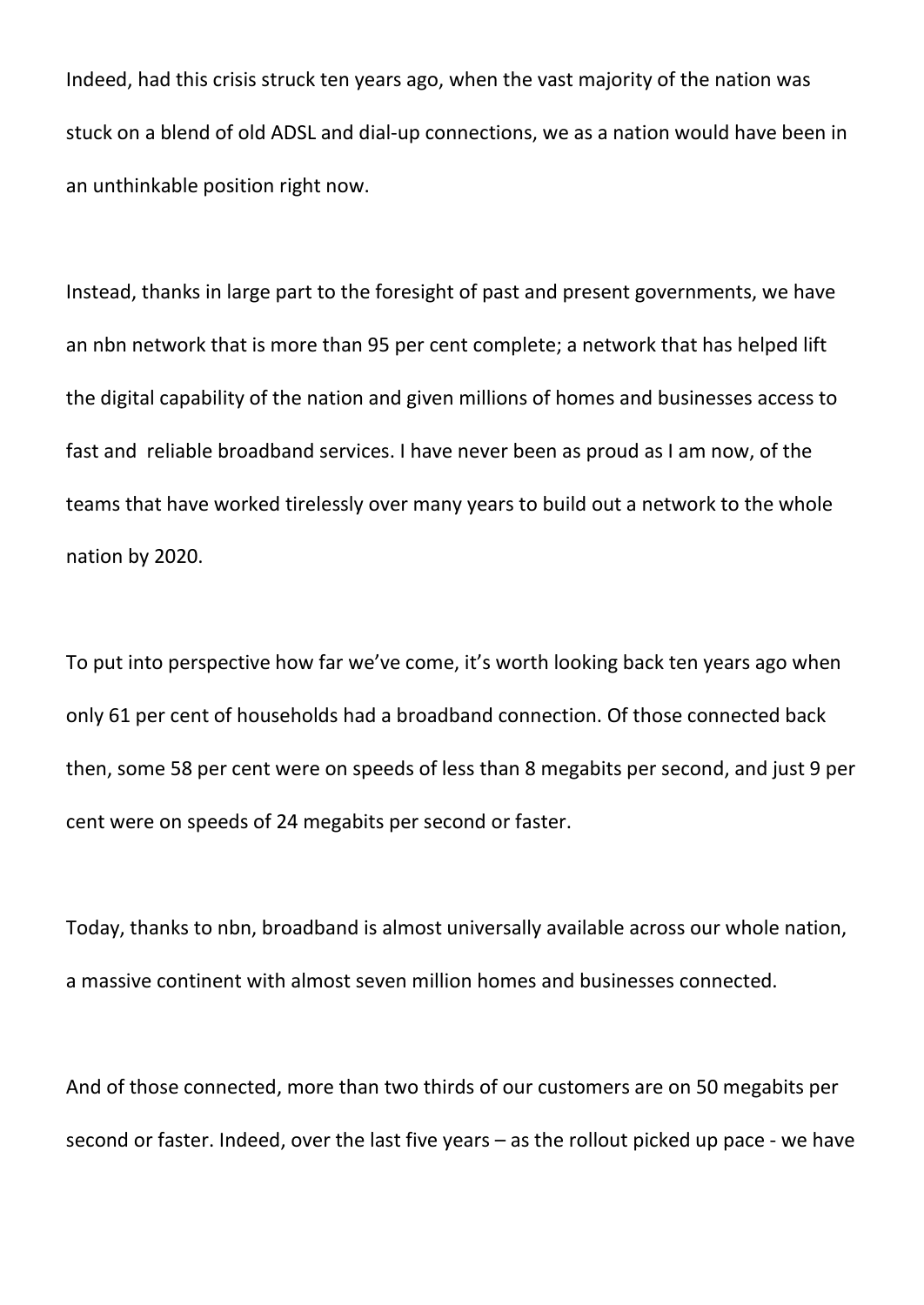seen average Australian broadband download speeds more than double, from 16 megabits per second in 2014 to more than 40 megabits per second today.

Ten years ago, Australian broadband users downloaded less than 15 gigabytes a month, on average. That's data enough for about four high definition movies.

Now we are seeing nbn customers download more than 300 gigabytes a month, on average. That's 20 times more than ten years ago.

It's this access to speed and capacity on the nbn that is enabling families today to continue functioning in these surreal times. It's allowing mums and dads to work online, from home, while their children stream the latest lesson from school, or relax with a movie when the time comes to unwind.

Ten years ago, comparable internet plans, in real terms, cost more, not less than what they do today.

In the past five years alone, we have seen continued drops in the cost of telco services. According to the ACCC's broadband price index, average nbn prices have fallen 12 per cent between 2015 and 2019. For non-nbn fixed-line broadband the fall has been half that.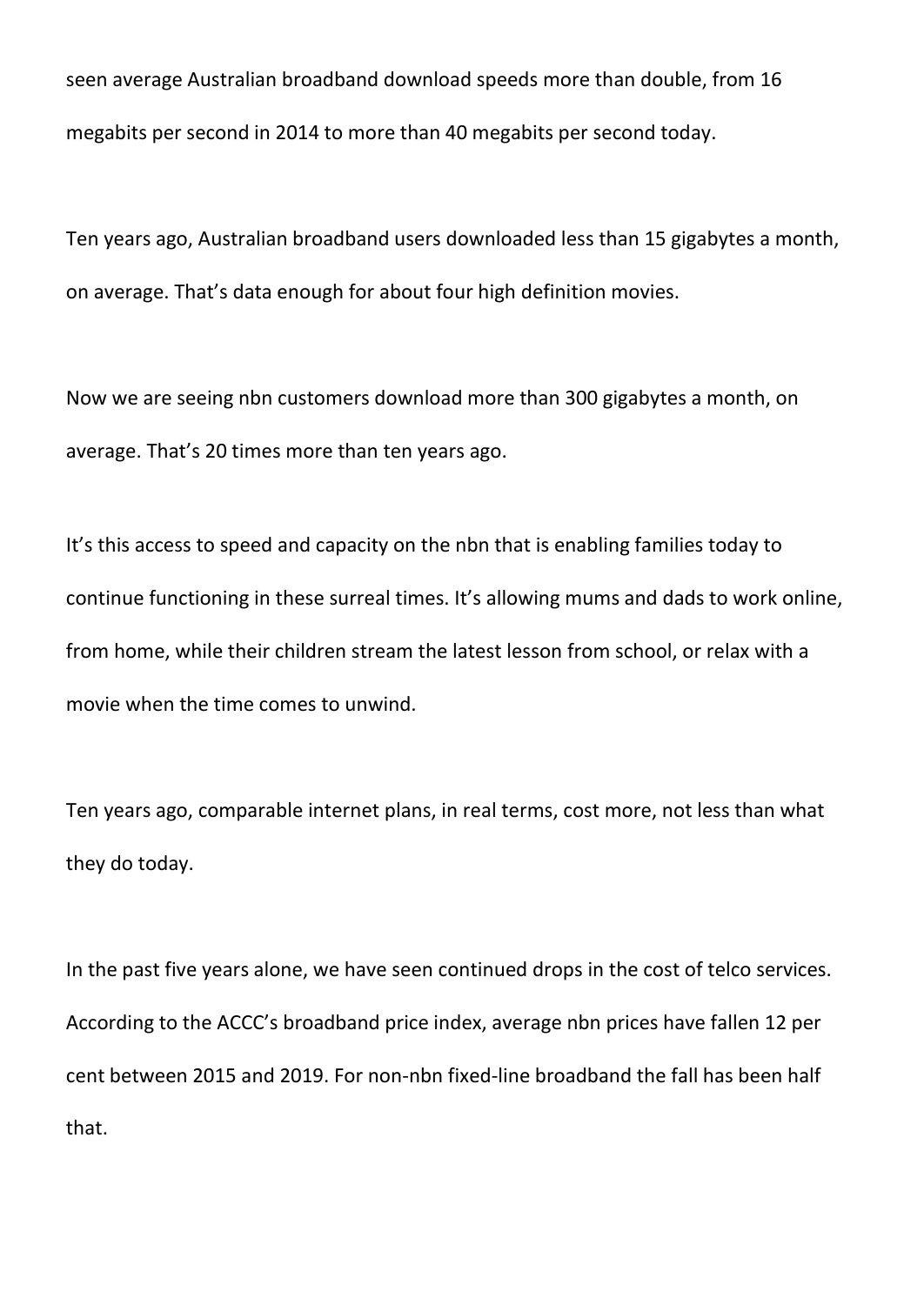In the same period we have seen prices for electricity and healthcare services more than double. While every other utility continues to climb in costs, we are seeing real decreases for these essential communication services.

And, a point I have made several times before, when you look at broadband prices in Australia compared to prices overseas, and importantly look at share of wallet for these services, not just a simple foreign exchange conversion which is misleading, you will see that broadband prices in Australia stack up really well on an international scale.

So, by the measures that matter most when it comes to bringing broadband to people – speed, ubiquity, and price – the nbn has risen to the challenge and I believe surpassed it.

But now we rise to meet a new challenge, as indeed does the whole nation.

For nbn, our challenge is to ensure that all Australians, no matter where they live or their circumstances, can connect to high-speed, secure broadband and continue to have access to the employment, education and entertainment opportunities that this technology enables.

I can assure you we are using all of our resources and drawing on local and overseas expertise, to help keep the nation connected, productive, educated and entertained through this crisis.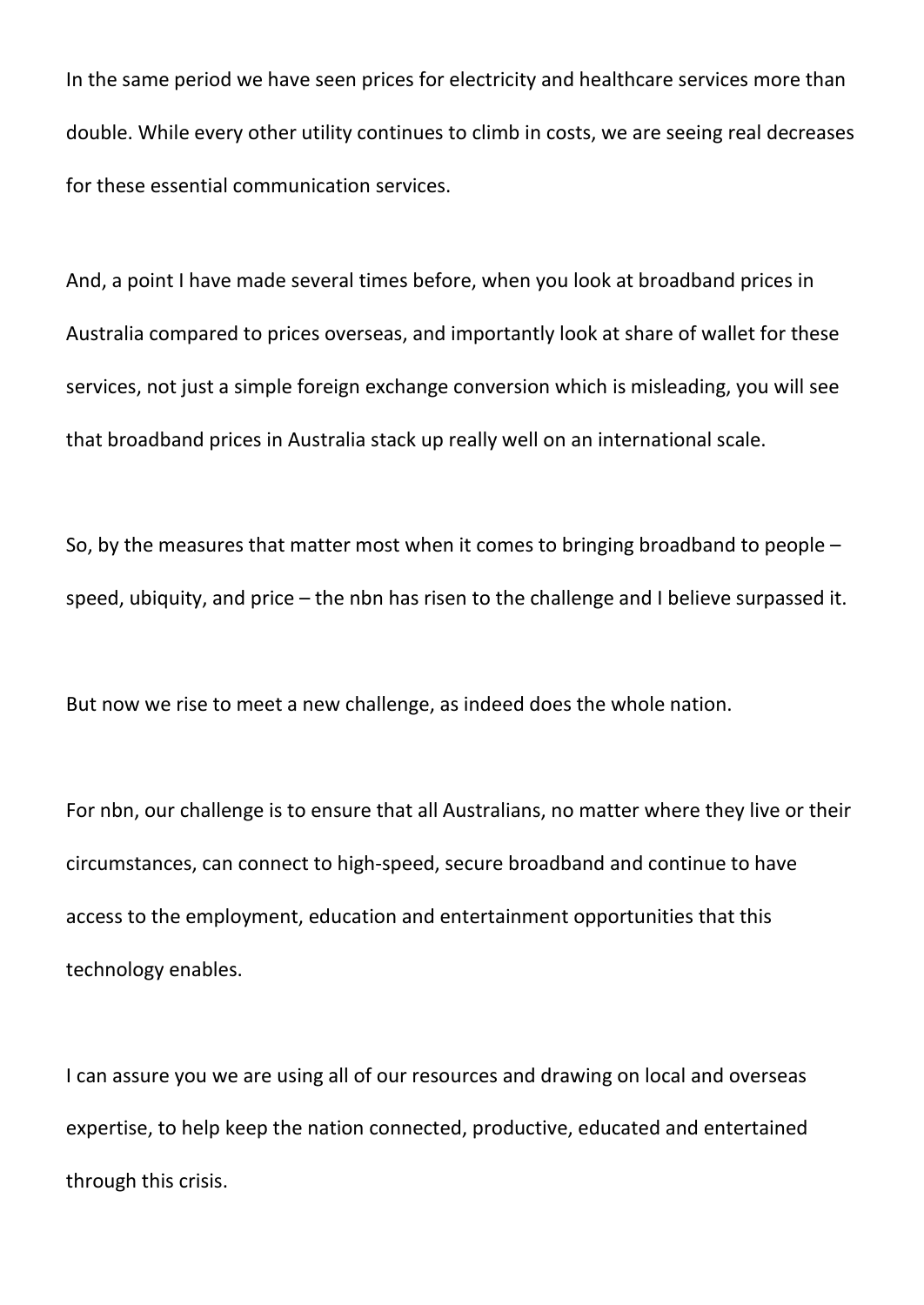This includes keeping in close contact with our European and US counterparts to fully understand network impacts as large portions of the population migrate online for business and personal needs.

For instance, Telecom Italia's network experienced a 26 per cent increase following widespread social distancing measures, but that jumped to 40 per cent when more stringent lockdowns were put in place.

Both Telecom Italia and Openreach have been particularly helpful in sharing information, and I would like to take this moment to thank them for their cooperation and valuable insights. It was due to these insights that we took the decision to boost CVC capacity by 40 per cent, at no charge to our retail partners, and then proceeded to rally the industry around engineering our networks to lift capacity to that level.

We have already seen significant changes to our network profile as more people work and study from home and as they increasingly turn to the internet for entertainment and education.

Since social distancing measures were introduced, we have seen data demand across our network increase by more than 70 per cent during the daytime business hours. But even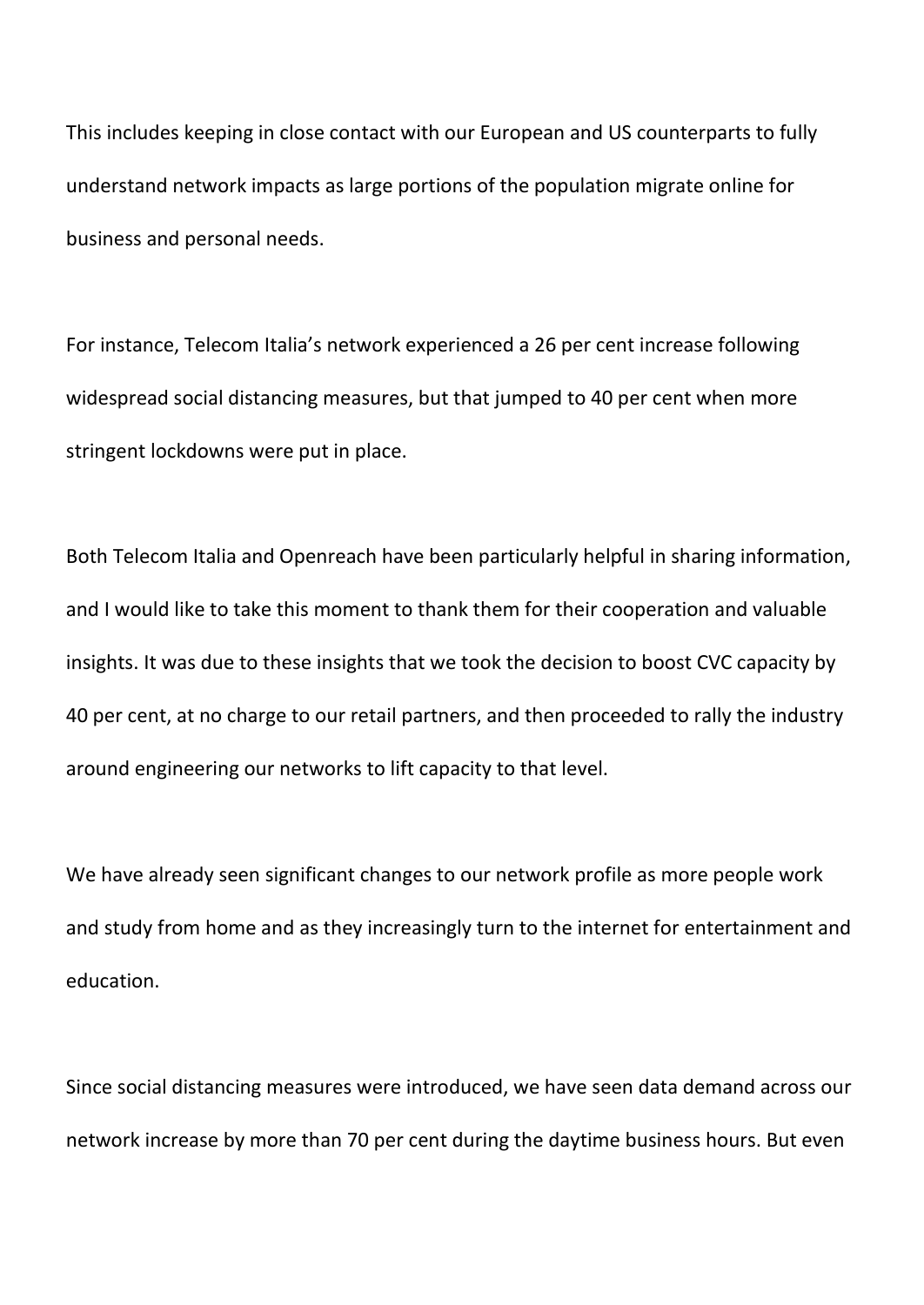as we continue to see large increases in daily data consumption, we are not expecting daytime data consumption to surpass the evening peak period.

In the evening busy hours, when network usage peaks [at around 9pm,](x-apple-data-detectors://7/) we have seen network traffic increase by as much as 25 per cent.

While these increases are significant they remain well within the capacity headroom we have built into the network.

Importantly - even though we are seeing large increases in usage across the network congestion, network faults and outages have remained at very low levels with no material increase compared to previous months.

It's a remarkable effort and a great testament to all our people at nbn that the network continues to operate so well in these unprecedented times.

To me, it shows that nbn is well-prepared to handle the Australia's growing data needs at the time when the nation most needs it.

We continue to plan for and expect that much will change in the near future as the social and economic impacts of this pandemic continue to reverberate through the nation.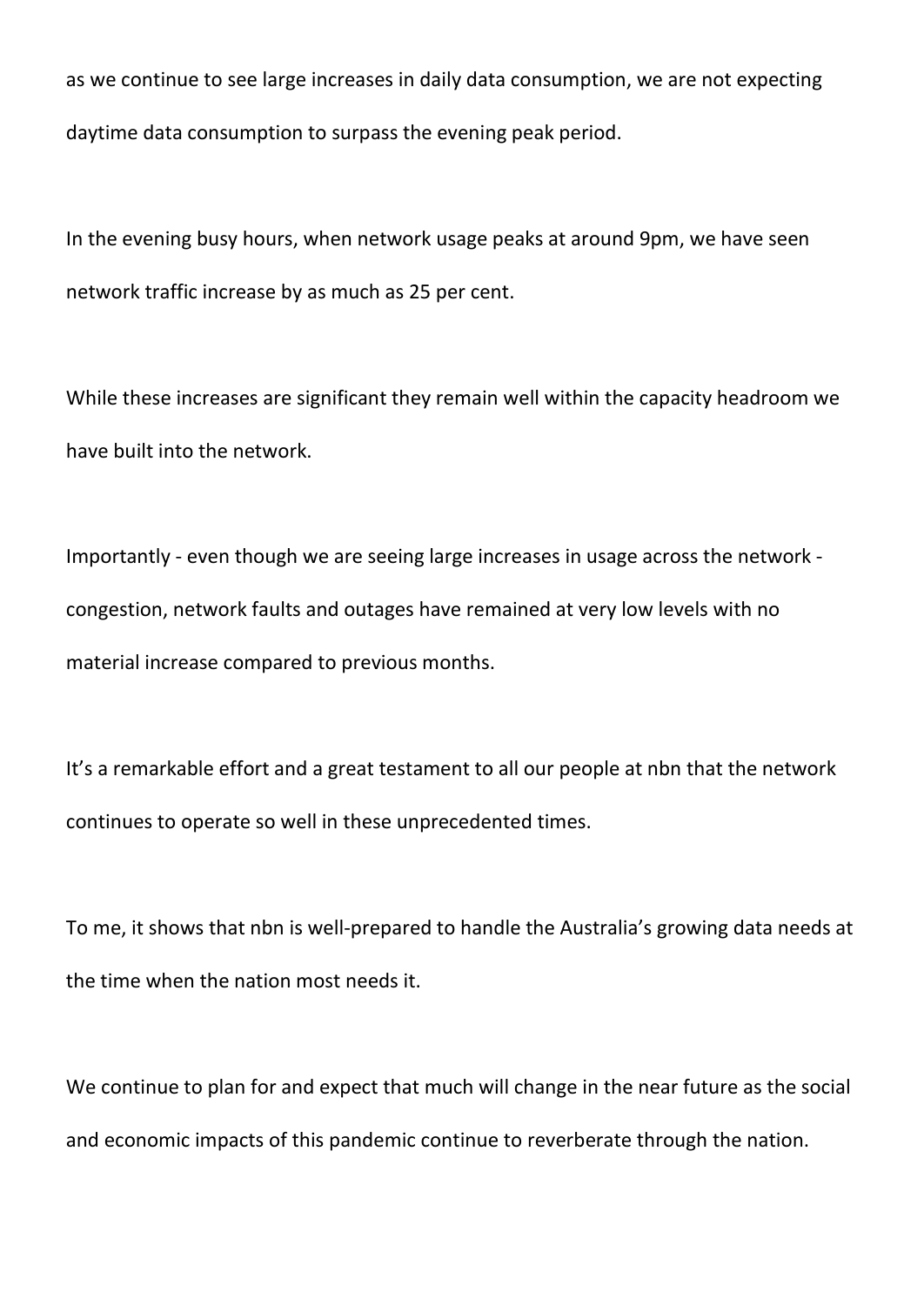But the one thing that doesn't change for us is our purpose.

Purpose defines who and what a business is, and why it exists.

And for us, our purpose - to lift the digital capability of the nation - has become more important than ever.

That's why we are doing all we can to ensure the network remains secure, resilient and reliable through this time.

When it comes to the build, we are doing all we can continue the rollout and meet Australia's demand for broadband.

And that demand is growing.

Recently we have seen a large increase in activation orders with more than 40,000 come in each week, as more Australians shift their work and educational needs to their home broadband service.

It's worth pointing out that as people put these orders in, they are not just signing up to basic services. We have seen a significant increase in high speed orders.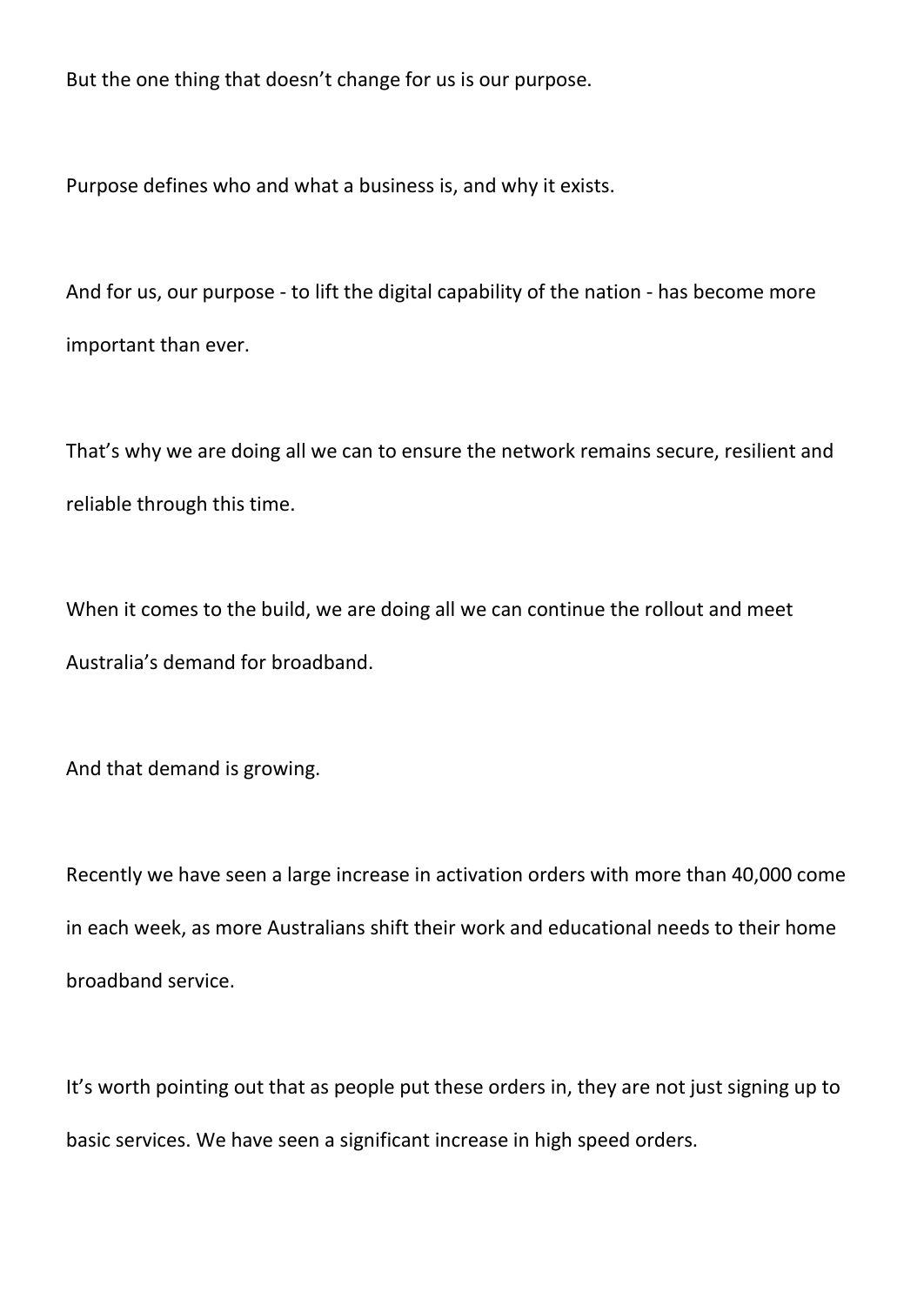Plans on 50 megabit per second or faster continue to make up the vast bulk of orders, but recently we have seen an increase in 100 megabit per second plans which are currently accounting for more than 10 per cent of all orders.

Indeed, it is fair to say that people at this time are increasingly putting their faith in nbn.

To ensure we can continue connecting customers, we were recently classified as National Critical Infrastructure. This means that the continued connection, operation and maintenance of the nbn network is essential for Australians during the COVID-19 pandemic.

We have also obtained the necessary entitlements to allow Essential Travel to those who need to continue work in the field or across State and Territory borders.

So while many parts of the economy have been forced to slow down, we are working our hardest to keep going as fast as we can when it comes to the rollout.

This is critical not just for nbn and our goals to complete this build, but more importantly for the nation.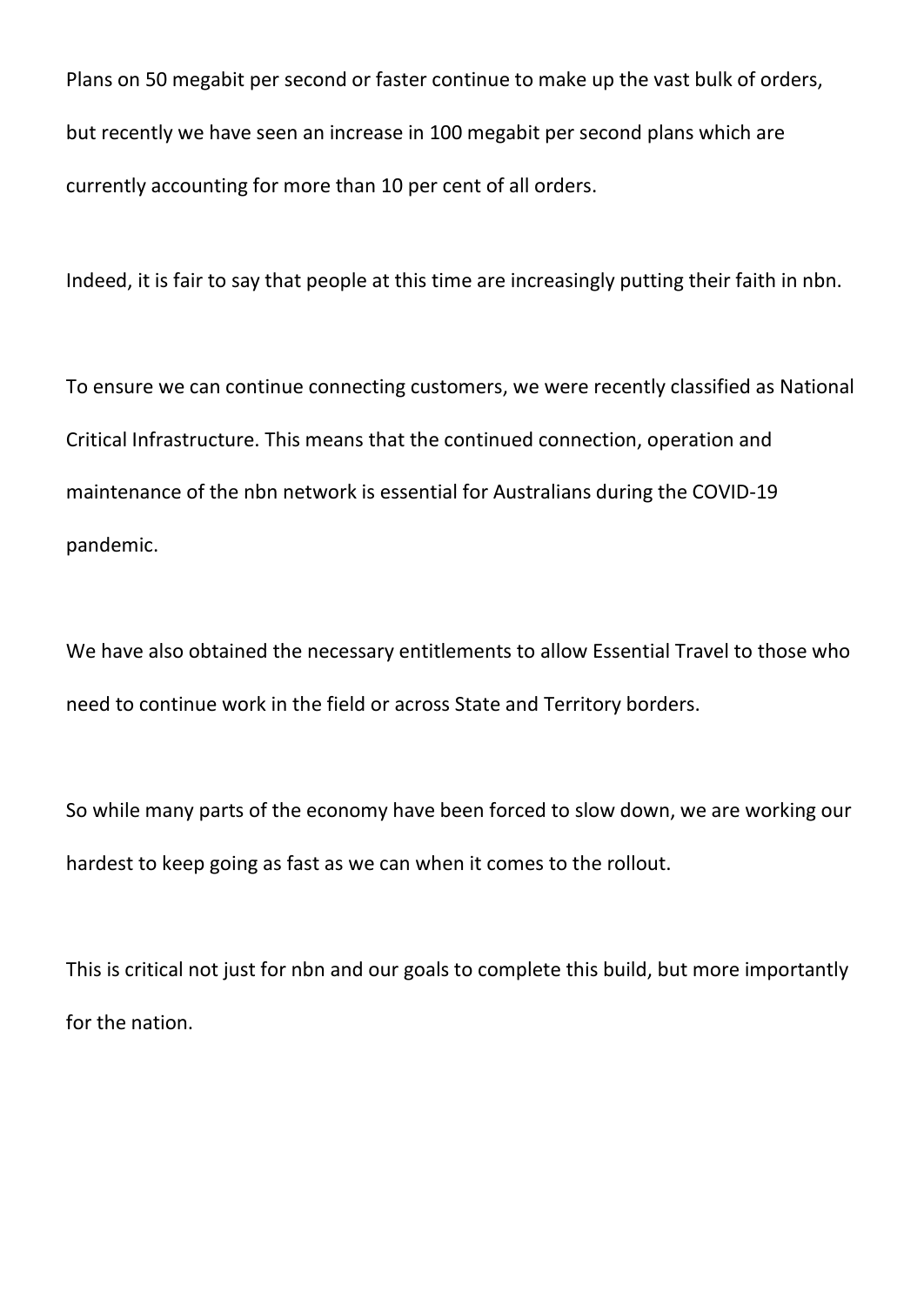Each new connection we make means there are more Australians and Australian businesses successfully working from home, remaining productive and providing valuable employment opportunities for the nation.

It means school children can study from home. Their connection to the online world of education is the difference between studies continuing and a whole school year being lost.

It means doctors, with the aid of telehealth services, are treating countless patients without risking themselves with exposure to this insidious virus. This will have a real impact on saving lives, flattening the curve, and helping our health care system reduce strains on its people and systems.

It means more Australians can access the platform and technologies that keep us in touch with our friends and family. It means that those most at risk to COVID-19 can still order their groceries online, it means they can still communicate with their loved ones.

And it means we as a nation are keeping informed and entertained through online media, movies, games and audiobooks.

Ultimately it means that, while our lives might be temporarily isolated to the confines of our homes, we can stay connected and productive.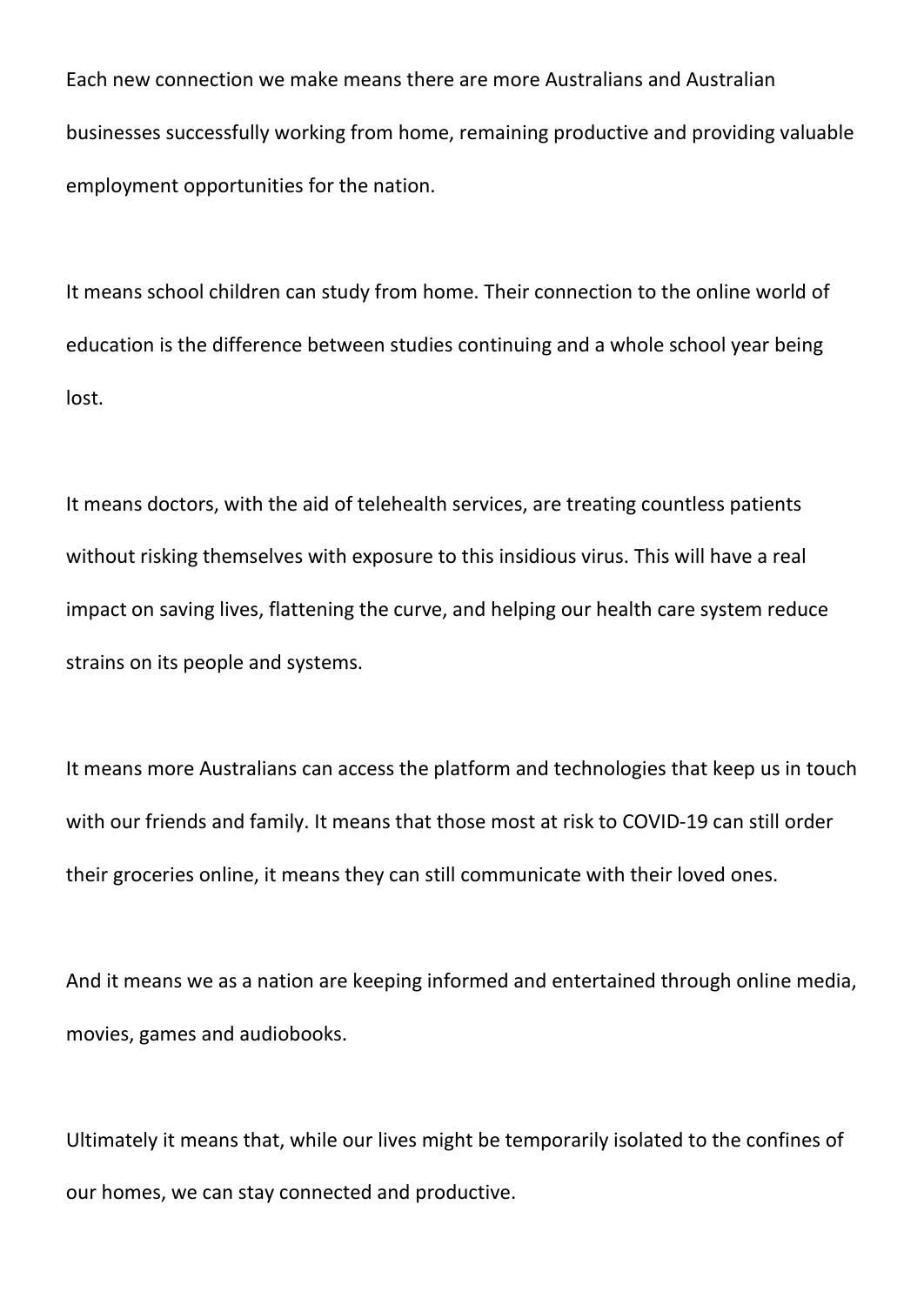Of course – and in spite of the evidence of Australia's improving broadband position thanks to nbn - there will remain murmurings from some corners of the media and academia who say we won't be up to the task, that nbn as it is today cannot handle the load that has be unleashed upon us.

My message to them is that this is not the time to talk down the nbn. It's not the time for point scoring or to gnash over decisions of the past.

Because every time you talk down nbn, every time you say the nbn can't handle this – you are talking down Australia, and you are talking down the social and economic opportunities that access to fast broadband can bring.

Now is the time to focus on how we can realise the full capability of this network that serves more than 6.8 million Australians and more than one million business services with high-speed broadband.

Now is the time to focus on how nbn can help deliver better health, better education, better equality, better business, better social connectiveness, better opportunities for regional and rural areas.

Now is the time to focus on how nbn can help deliver a better Australia.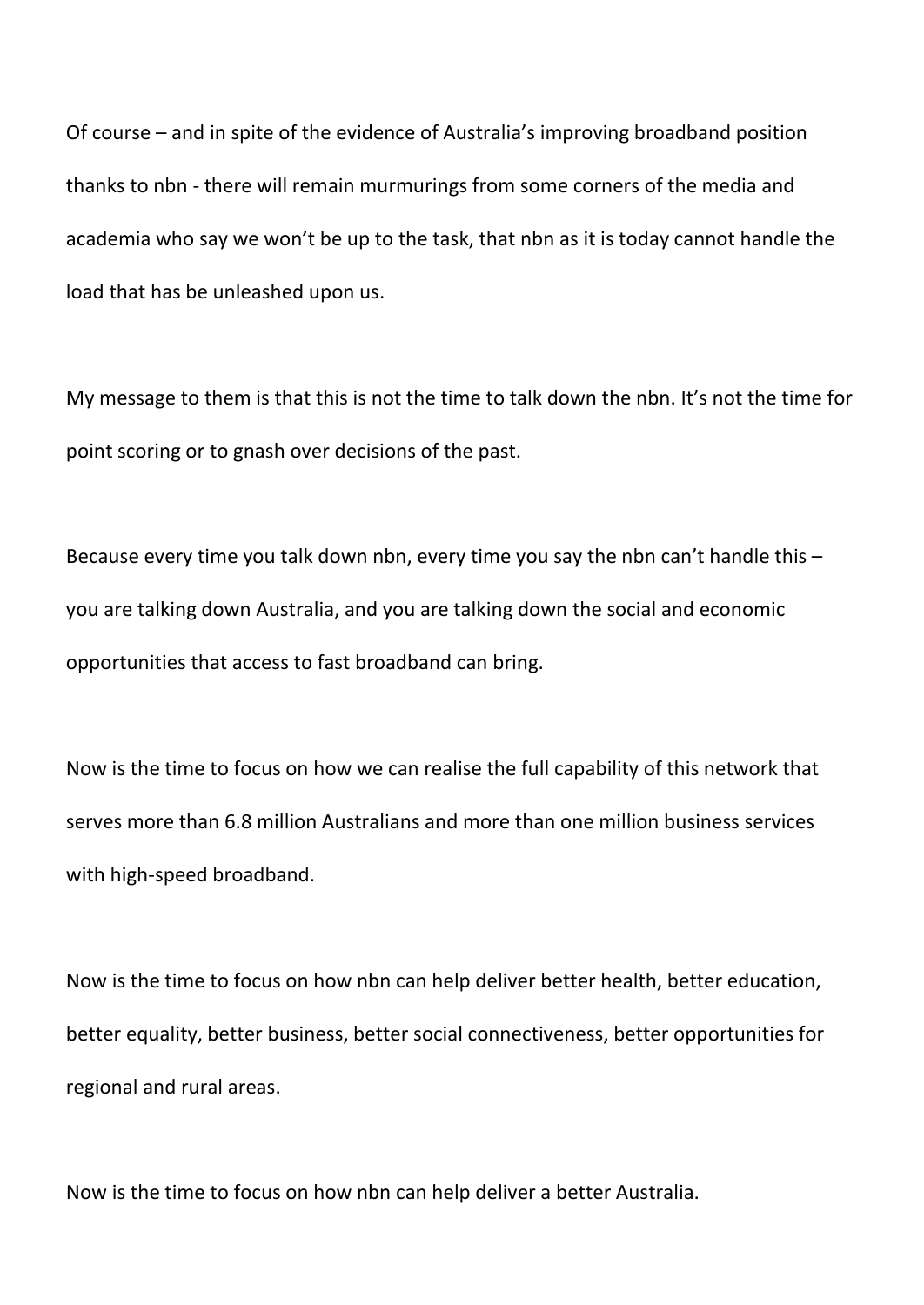Of course, there will be many challenges as we look into the future, and there will be times when we get it wrong.

But, as one of my senior executives said on TV recently, echoed by some in the industry, now is the moment for nbn to shine.

Now is the time for nbn to demonstrate clearly to the community why we were created in the first place, why we have been supported by successive governments, and why we live the purpose we do, every day.

We are proud to support Australia through these uncertain times but to live up to the expectations of the nation's homes and businesses we must ensure the continuity of nbn's operations and rollout.

We have already made a series of significant changes to our operations to achieve that.

We have enacted the highest level of crisis management to maintain business continuity and deal with all the challenges that come with COVID-19.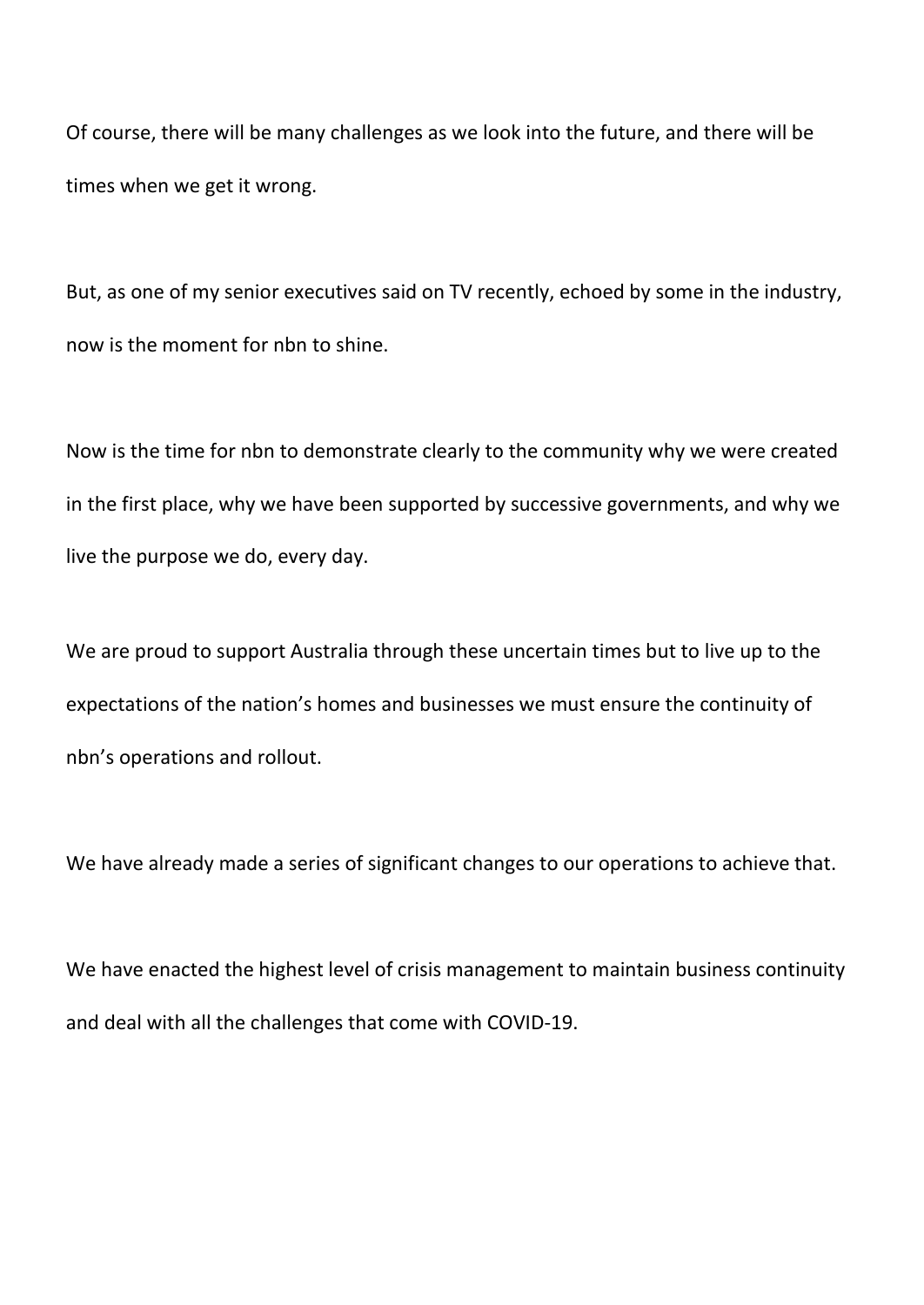As I said earlier, we have offered 40 per cent extra capacity to all retailers at no additional cost for at least three months, to help ensure the nation can experience internet services with minimal congestion.

We have unveiled new measures to support nbn customers in rural and regional Australia by significantly increasing data download limits and unmetering content for our Sky Muster customers.

We continue to inform and educate customers about the importance of their in-home WiFi set up, the impacts of in-home wiring, as well as tips on the best times of the day to upload files, so the busy hours remain congestion free.

And we've done all this with more than 5000 nbn employees working from home and thousands more in the field, who have all been working around the clock and through their weekends to ensure we continue to serve the Australian public in this time of need.

Of course, we can't do this alone.

We have the industry to thank for making much of this possible, for being nimble enough to push through these changes and for continuing to educate customers about how to get the best out of their broadband services.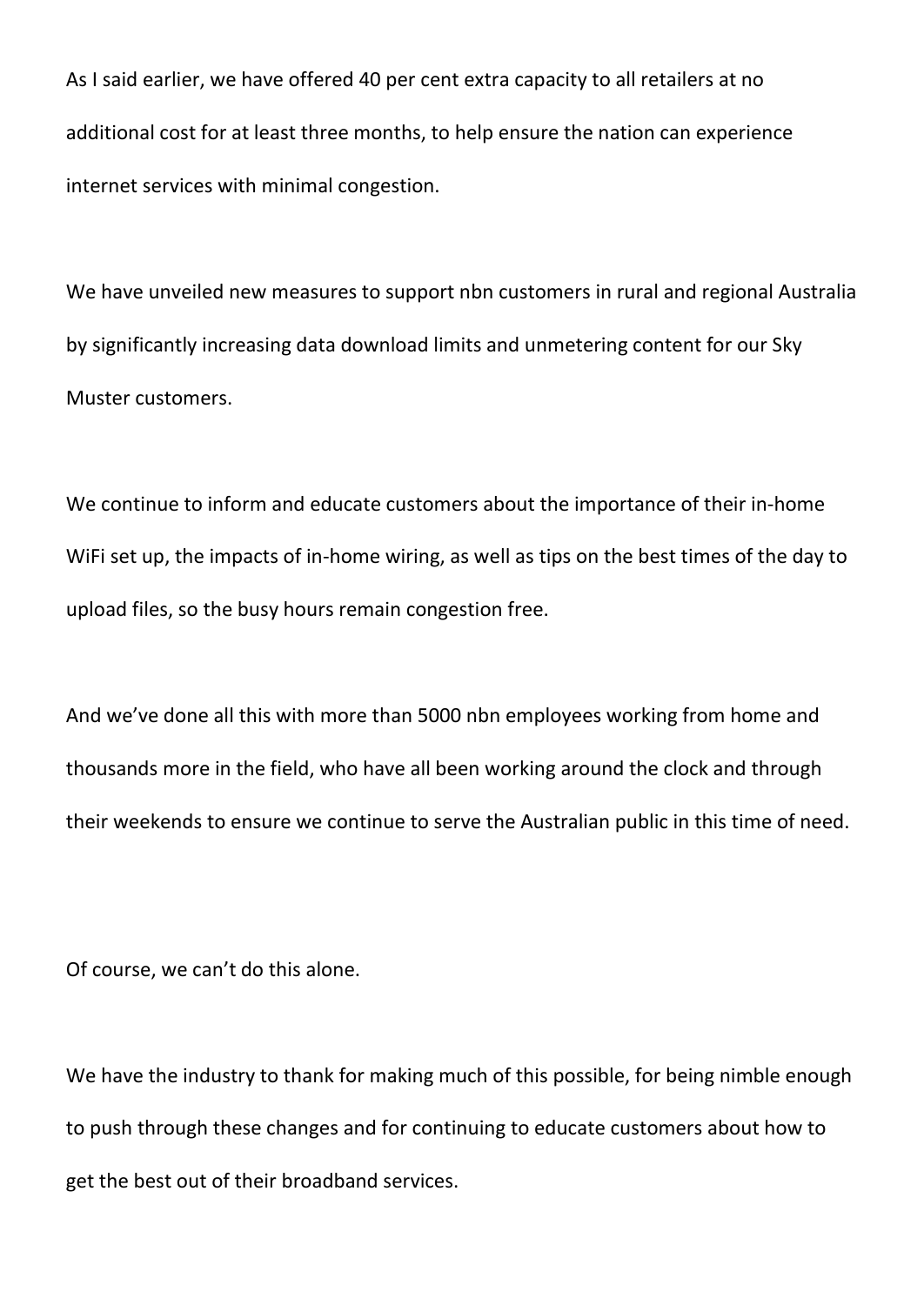I'm proud work in an industry that has so readily, and quickly put the nation's needs above its own.

We've seen work force changes put on hold, we've seen investments brought forward, and we've seen amazing responses from many of our retail partners who have made immediate changes to support their customers through extra broadband capacity and pricing relief measures.

Now, more than ever, it is absolutely critical we work together – not as competitors – but as an industry to help the nation stay connected. I have never seen the industry work with so much collaboration.

So my message to us all today is to reinforce the absolute importance of working together, not just now, but into the future, when this crisis fades away and we have new opportunities to grow together, and new opportunities to help the nation recover.

There's no doubt that this crisis presents us all with our biggest test, but I believe it also presents our biggest opportunity.

We know that nbn and the industry will face challenges over the next months as so many people, confined to their homes, push network use to record levels.